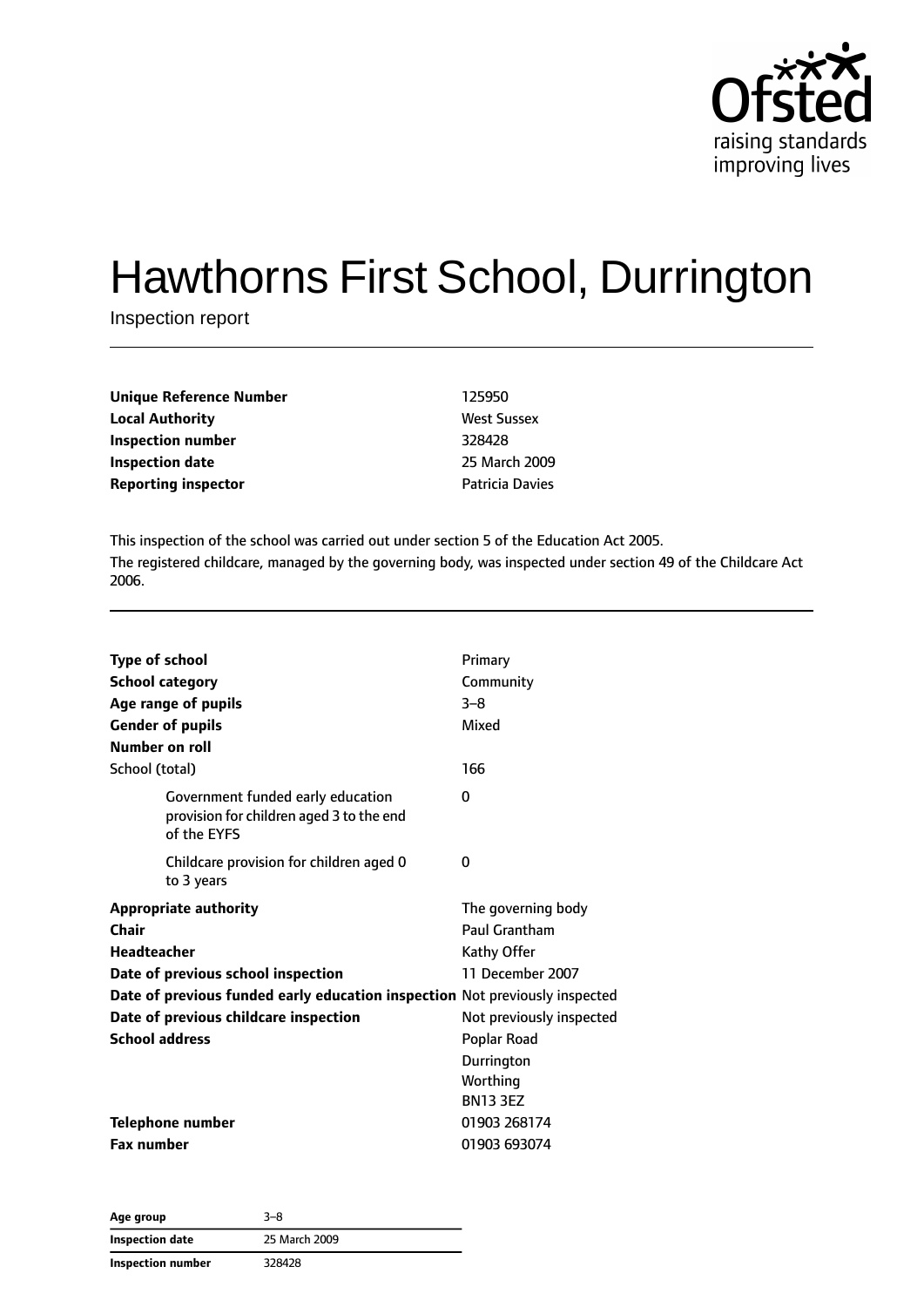.

<sup>©</sup> Crown copyright 2009

Website: www.ofsted.gov.uk

This document may be reproduced in whole or in part for non-commercial educational purposes, provided that the information quoted is reproduced without adaptation and the source and date of publication are stated.

Further copies of this report are obtainable from the school. Under the Education Act 2005, the school must provide a copy of this report free of charge to certain categories of people. A charge not exceeding the full cost of reproduction may be made for any other copies supplied.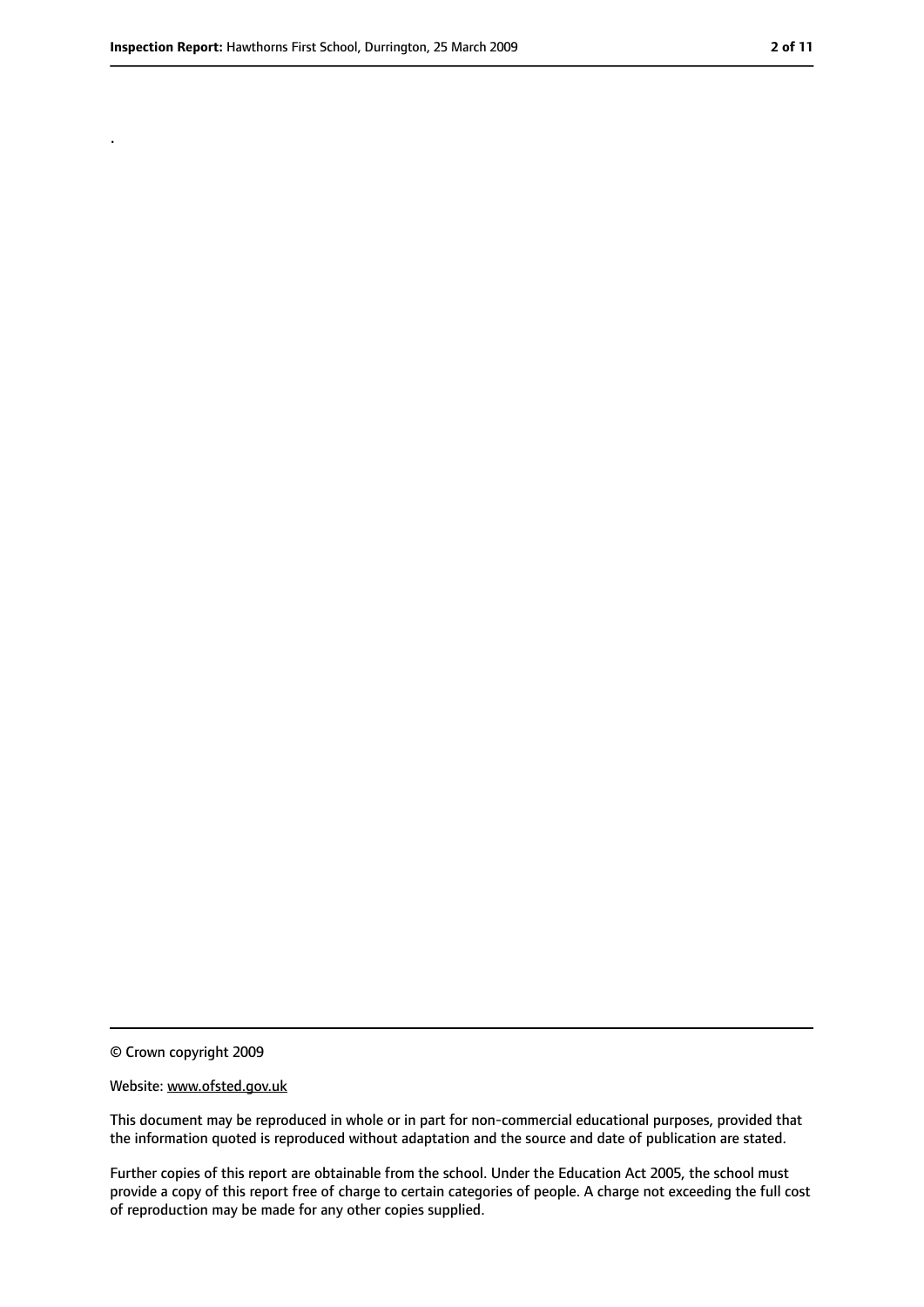# **Introduction**

The inspection was carried out by two Additional Inspectors.

## **Description of the school**

Hawthorns First is smaller than most other similar schools. Many of its pupils are taught in classes containing more than one year group. The large majority of pupils come from White British families, while others come from a wide range of minority ethnic backgrounds. A very small minority are learning to speak English as an additional language. The proportion of pupils with learning difficulties and/or disabilities is well above average and with a range of needs, including a few with social, emotional and behavioural needs. Little Owls Nursery unit forms part of the school's provision for the Early Years Foundation Stage, running separate morning and afternoon sessions. Most of these children then join the school's Reception class, and there are also new arrivals into Reception who have not attended the school's Nursery. When the school was last inspected, it was found to be in need of significant improvement and was given a notice to improve.

## **Key for inspection grades**

| Grade 1 | Outstanding  |
|---------|--------------|
| Grade 2 | Good         |
| Grade 3 | Satisfactory |
| Grade 4 | Inadequate   |
|         |              |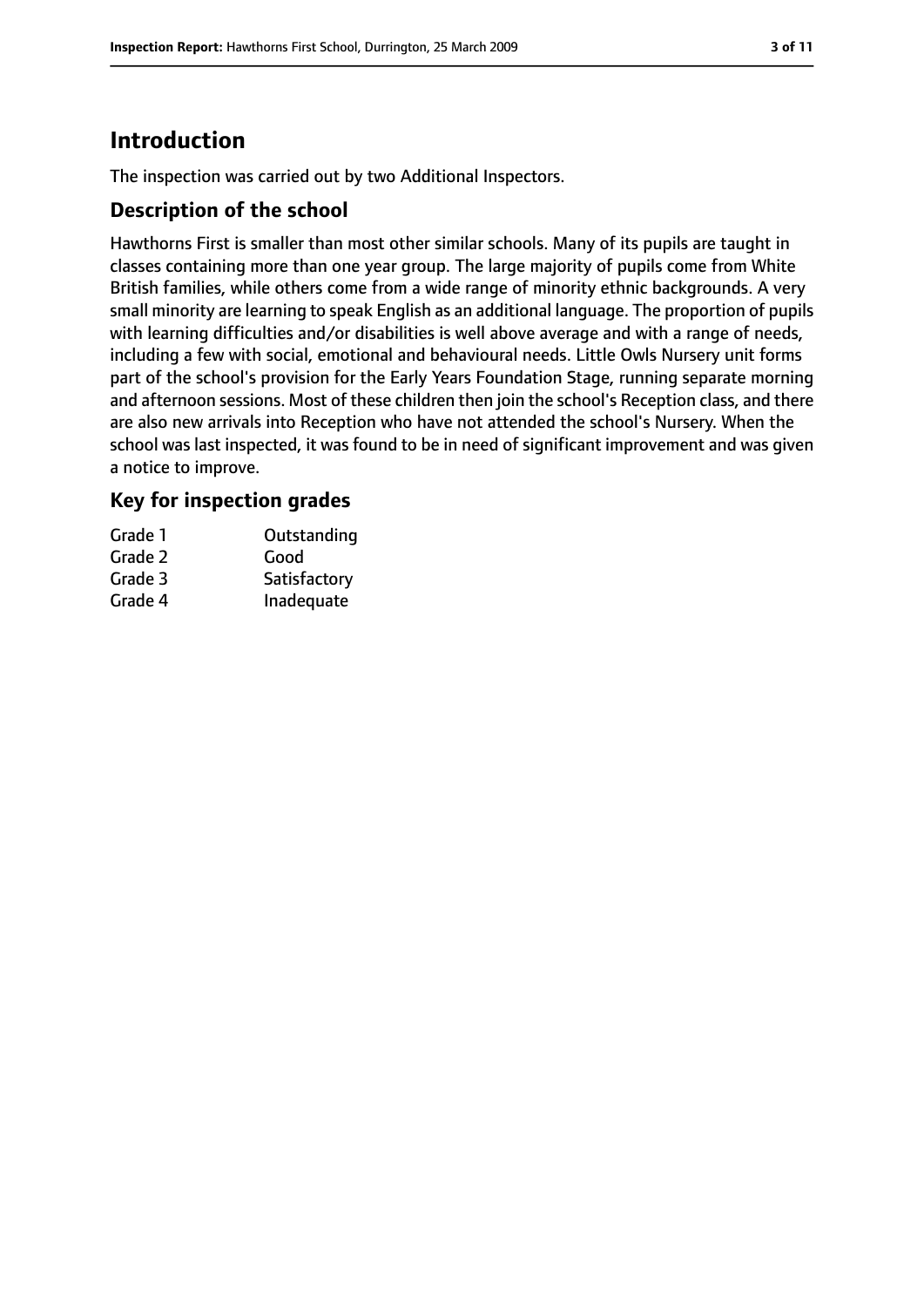# **Overall effectiveness of the school**

#### **Grade: 3**

In accordance with section 13 (5) of the Education Act 2005, Her Majesty's Chief Inspector is of the opinion that the school no longer requires significant improvement.

The overall effectiveness of Hawthorns First is now satisfactory. Improvement since the last inspection has been such that pupils' achievement is also satisfactory. Better academic progress means that standards have risen to broadly average levels in reading, writing and mathematics. Sharper assessment practices enable staff to identify and tackle particular strengths and weaknesses in the attainment of each year group, keep a close eye on pupils' progress and modify planning more accurately to need and ability. A lively, stimulating curriculum provides much interest and enjoyment, with particular strengths in the first-hand experience offered by visitors to school and trips out.

Most parents express good levels of satisfaction with their children's education. They are pleased that their children are happy at school, and praise the approachability and care of staff. Pastoral care continues to be a strong element of the school's work, including tailored support for its more vulnerable pupils. Good behaviour and harmonious relationships are the result. Attendance, however, has fallen since the school's last inspection. Consequently, not all pupils are gaining as much as they should from their education. Although illness has been an important factor, attendance levels this school year are well below average.

The youngest children have a good start in the Nursery and Reception groups, where they achieve well. Teaching here is good, and classroom practice has moved on a good deal in other year groups, too. As a result, teaching elsewhere in the school is satisfactory, and sometimes better. Many pupils in Years 1 to 3 now make good progress. Nevertheless, there is still too much variability for overall progress to be greater than satisfactory. The school knows that it must continue to enhance the quality of teaching and learning even further in order to even out and accelerate achievement to a higher level. While there have been improvements to academic guidance and to the use of learning targets, pupils are still not always receiving enough focused advice about how to improve their work.

The school has a sound grasp of its strengths and priorities and is now steadily making headway. Members of staff appreciate the headteacher's support and guidance in their endeavours to move forward, and all have worked together closely to tighten up provision, improve practice and quicken pupils' progress. Their achievements so far show the school to be in a secure position for further improvement. Governors are now far better placed than they were before to provide challenge and direction, having gained a much fuller knowledge of the school's work and the outcomes for pupils.

## **Effectiveness of the Early Years Foundation Stage**

#### **Grade: 2**

While it varies a good deal from year to year, attainment on entry to both the Nursery and Reception groups is now just below the expected level. Good progress ensures broadly average standards by the time children start Year 1. Provision is strong in both settings, particularly in the development of personal skills and well-being. Children are, therefore, happy, confident and sensible. Children in the Nursery greet visitors with a wave. They are full of smiles during a warm-up session as they 'tickle' their tummies, stretch up high and turn around, carefully following the teacher's directions. Those in Reception readily play together and clear away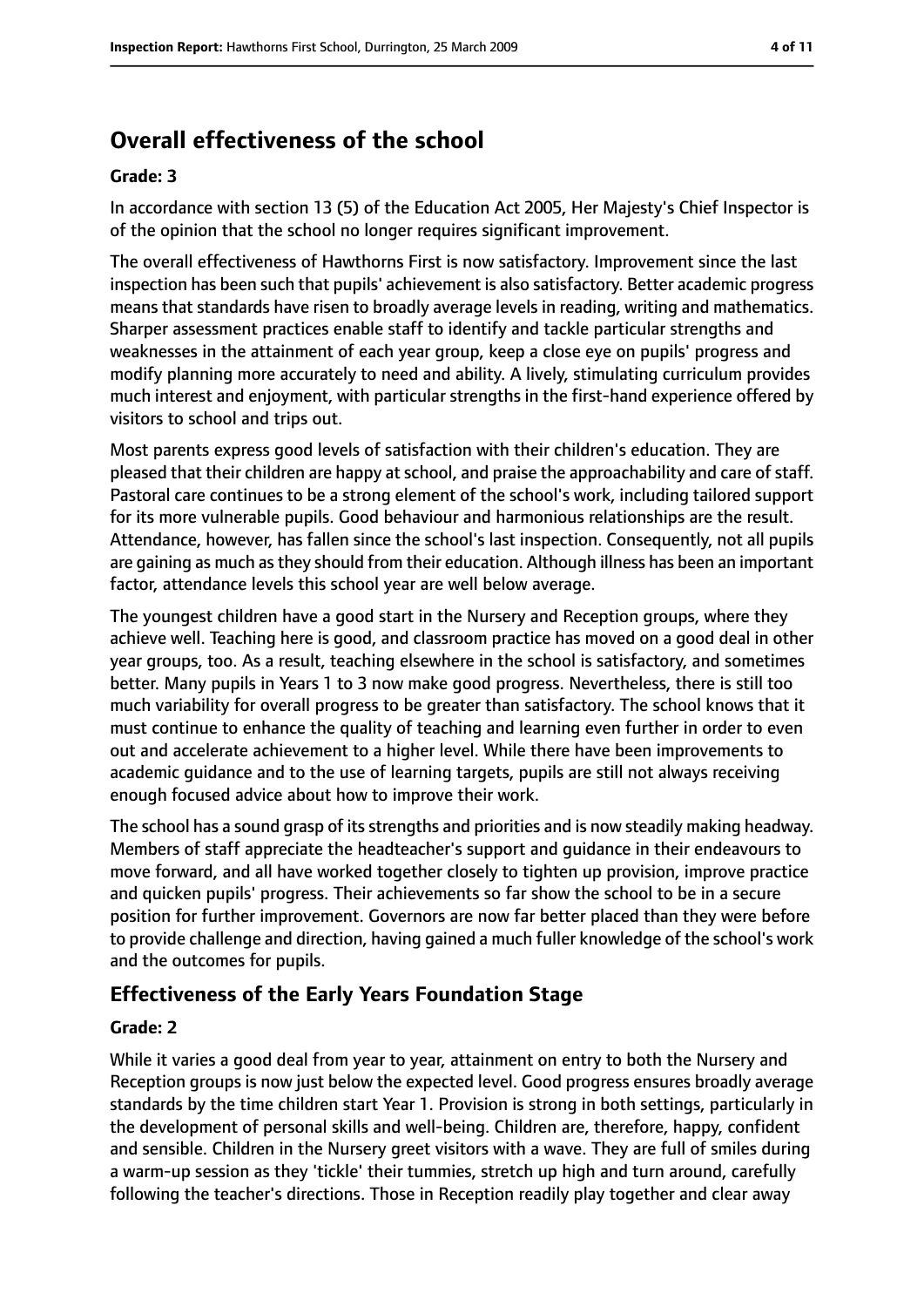quickly and efficiently. They know when to wash their hands, especially after getting mucky fingers using clay, and understand the importance of wearing a hat, even in the spring sunshine.

The Reception area is a roomy, stimulating environment, with lots of children's work around. The outside space has been improved. It provides interest and variety, and is available whatever the weather, with umbrellas to hand for when it rains. Space in the Nursery unit is more confined. Nevertheless, the quality of teaching here isstrong. Questions gently probe and extend children's knowledge and understanding, always building on what children have said and encouraging 'good' speaking and listening. Parents are successfully drawn into their children's education through, for example, opportunities to join literacy sessions in the classroom.

## **What the school should do to improve further**

- Ensure consistently good teaching and learning across Years 1 to 3 in order to accelerate progress beyond its present overall satisfactory level.
- Make sure that full use is made of learning targets, marking and feedback to give pupils focused information about how to improve their work.
- Increase attendance levels so that all pupils gain as much as they possibly can from their time at school.

A small proportion of schools whose overall effectiveness is judged satisfactory, but which have areas of underperformance, will receive a monitoring visit by an Ofsted inspector before their next section 5 inspection.

# **Achievement and standards**

#### **Grade: 3**

The school has now secured satisfactory achievement for all groups of pupils, including those with learning difficulties and/or disabilities and the few learning to speak English for the first time. As a result, standards have begun to lift. Results for last year's Year 2, for example, rose significantly on those in 2007 to broadly average levels in reading, writing and mathematics. To some extent, higher results were expected because this was a relatively higher attaining group than the one the year before. Nevertheless, the school's predictions for the current Year 2 also show a broadly average picture, and with a group that is not as able overall as last year's. Better use of assessment information has been crucial to academic improvement because it enables the school to spot and attend to areas of relative weakness in good time, such as reading in the current Year 2. Pupils in Year 3 are making satisfactory progress, and therefore maintaining similarly average standards in relation to pupils of their age.

# **Personal development and well-being**

#### **Grade: 3**

'My son thoroughly enjoys his time at school and has a good relationship with teachers and fellow pupils.' This particular comment from one parent reflects a general view expressed by others, and is endorsed by pupils themselves. Among their favourite subjects are the important ones of English, mathematics and science, and most popular of all are trips and visits. Pupils are friendly and polite. Their good behaviour illustrates their respect for each other, a strong understanding of right and wrong, and a good awareness of how to keep themselves and others safe. Although they point to some occasional unkindness and challenging behaviour, they feel the school is a safe place to be and one where it is easy to share any concerns. These positive qualities and sensible attitudes add much to pupils' learning. Well below average attendance,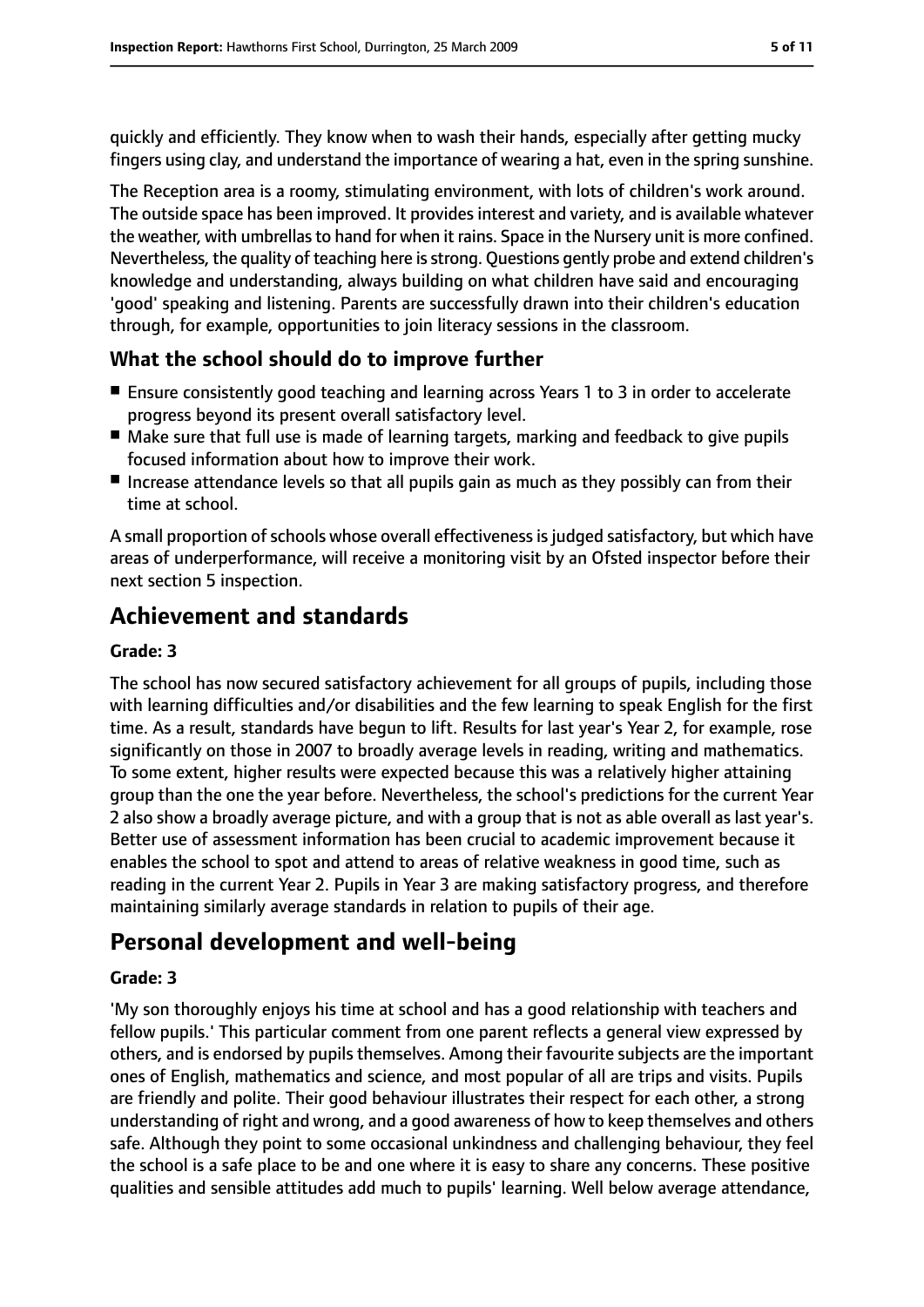however, means that some pupils miss out on their lessons. While the present figure includes the effects of some widespread illness among pupils last term, attendance had already slipped below average last year.

Helping to plan and maintain the pond and drawing up school rules represent pupils' valuable contributions to the school's community. Involvement in local events and national charitable activities also widen their sense of responsibility towards others. Together with their many good personal qualities, pupils' improving academic skills and understanding prepare them more successfully for the future than before.

# **Quality of provision**

# **Teaching and learning**

#### **Grade: 3**

Much has been done to eradicate inadequate teaching and lift its quality to an overall satisfactory level. There is also some good teaching, but practice of this calibre is not yet consistent. In all lessons, pupils are happy to answer questions and work hard at their tasks. They find practical and investigative activities particularly engaging, and the chance to establish understanding in this exciting way leads to good progress. Pupils' explanations are enhanced because they are taught the correct subject vocabulary. Imaginative strategies, such as using 'post-it' notes to record and collect their ideas, ensure all pupils participate, while the visual stimulus provided by the classroom's computerised whiteboard keeps them focused and interested.

Too often, though, opportunities for pupils to take a greater part in their lessons and learning are missed. Examples of this shortcoming include the chance for pupils to be drawn more fully into discussion, or to collect some 'real life' information as a starting point for mathematics work. Pupils benefit from a good number of adults, who provide close support to small groups. Those pupils working independently, however, sometimes do not receive the timely help they need to develop ideas for their writing. These relative weaknesses account for pupils sometimes becoming fidgety and restless.

## **Curriculum and other activities**

#### **Grade: 2**

The school now has a rich and stimulating curriculum. Trips to Portchester Castle, a visiting knight from a local historical society, and even a 'princess', bring a real excitement to pupils' learning. The theme of a current 'Arts' event – Renoir's painting entitled 'Umbrellas' – is influencing work in other subjects, such as writing and mathematics. In addition, planning has been varied to accommodate the needs of different ability groups and mixed-age classes. These developments provide an invaluable resource for innovative and challenging teaching, but their potential has yet to be used to the full during lessons.

Much is done to ensure pupils are fit and healthy, aided by links with a local sports college, 'keep fit', free fruit and a karate club after school. As a result, pupils' understanding of the importance of these activities has increased, and is now good. Participation in local festivals and competitions, church events and working with the local probationary team all add to pupils' wider experience. The school is mindful of celebrating other cultures and faiths represented within its community and wider afield. These studies already take place through its curriculum, but the school acknowledges that this area of pupils' understanding is ready for further development.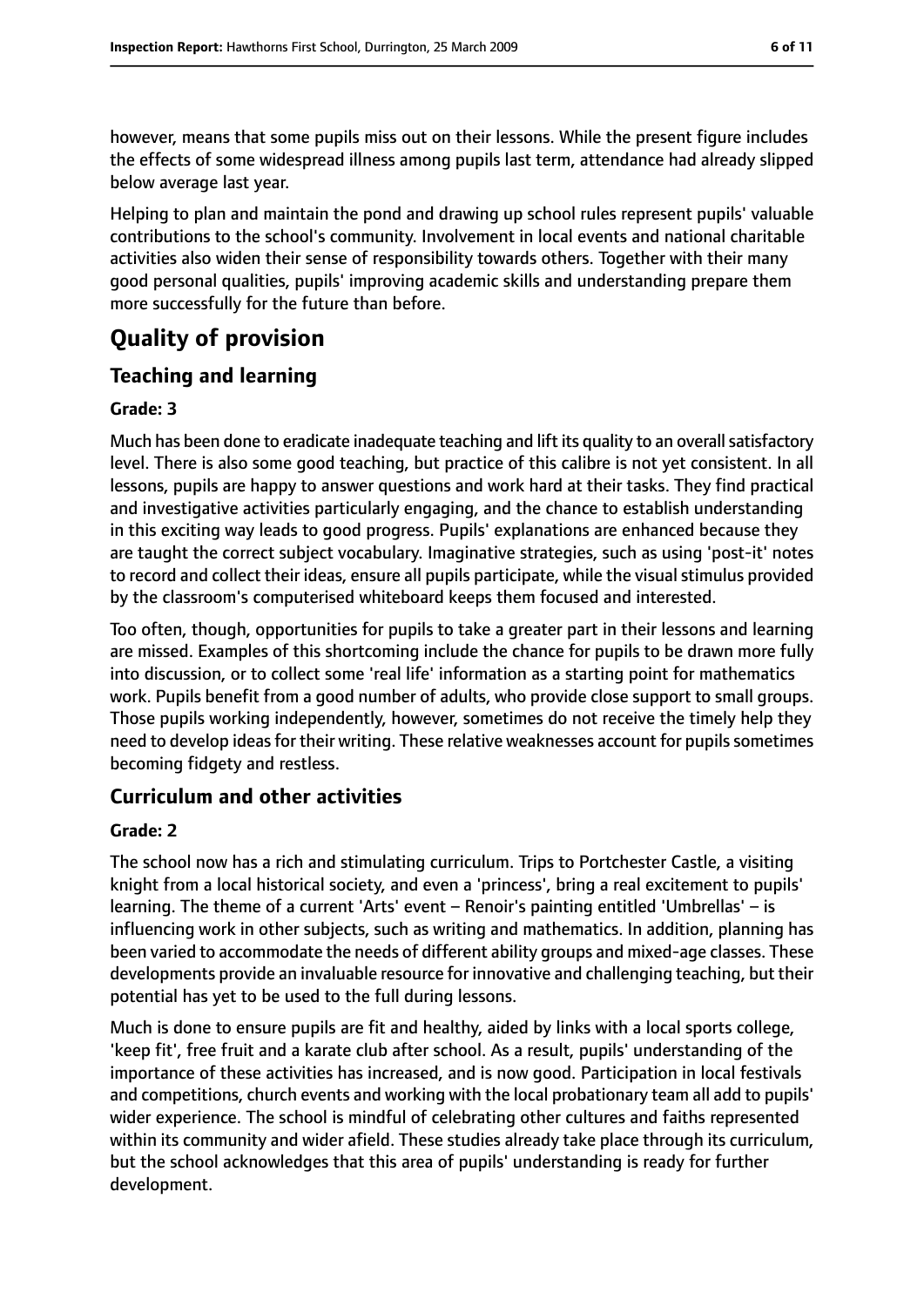#### **Care, guidance and support**

#### **Grade: 3**

While pastoral care is strong, academic guidance and support are satisfactory. Pupils' safety, security and well-being are promoted well. Individualised programmes of support for its more vulnerable pupils involve close links with families and outside agencies, as well as adaptations to the curriculum. This approach has particularly benefited pupils with social, emotional and behavioural needs. Similar work has taken place with the very few who have high levels of absence, although the school has not been as successful with pupils more generally in maintaining average attendance levels. Systems for collecting assessment information are strong and the school is working steadily to use this information to greater effect. Early identification of children with learning difficulties and/or disabilities, for instance, enables the school to provide support as quickly as possible. The school continues to improve its use of learning targets, so that pupils are now familiar with those for mathematics, and to develop its marking and feedback to pupils. Nevertheless, practices vary too much and, consequently, pupils still do not receive as much information and direction as they should about how they can do better.

#### **Leadership and management**

#### **Grade: 3**

Staff and governors are pulling together to ensure continuous growth in the school's effectiveness. The local authority has provided valuable guidance and expertise, including support for the wider development of leadership skills. The school knowsthe needs of its pupils and community well, and reaches out to its minority ethnic groups. More focused assessment has been crucial in giving the school clear information about what it needs to do to improve. Strategic planning takes the school forward in appropriately small steps, although criteria for judging the success of initiatives are sometimes too generalised to make it possible to check the progress made. While having brought the school to a satisfactory level of performance, staff and governors are aware that they must now do more to create greater consistency in the quality of provision and in pupils' progress. Governance has improved to a satisfactory level. Efficient administration, good links and liaison with staff and more systematic monitoring gives them greater knowledge of the school. Consequently, they now provide the challenge and support they should. They are also open to new ideas, and recognise, for example, the importance of extending community cohesion beyond its current satisfactory position, so that pupils' have a greater awareness of the diversity of traditions and beliefs in this country and elsewhere.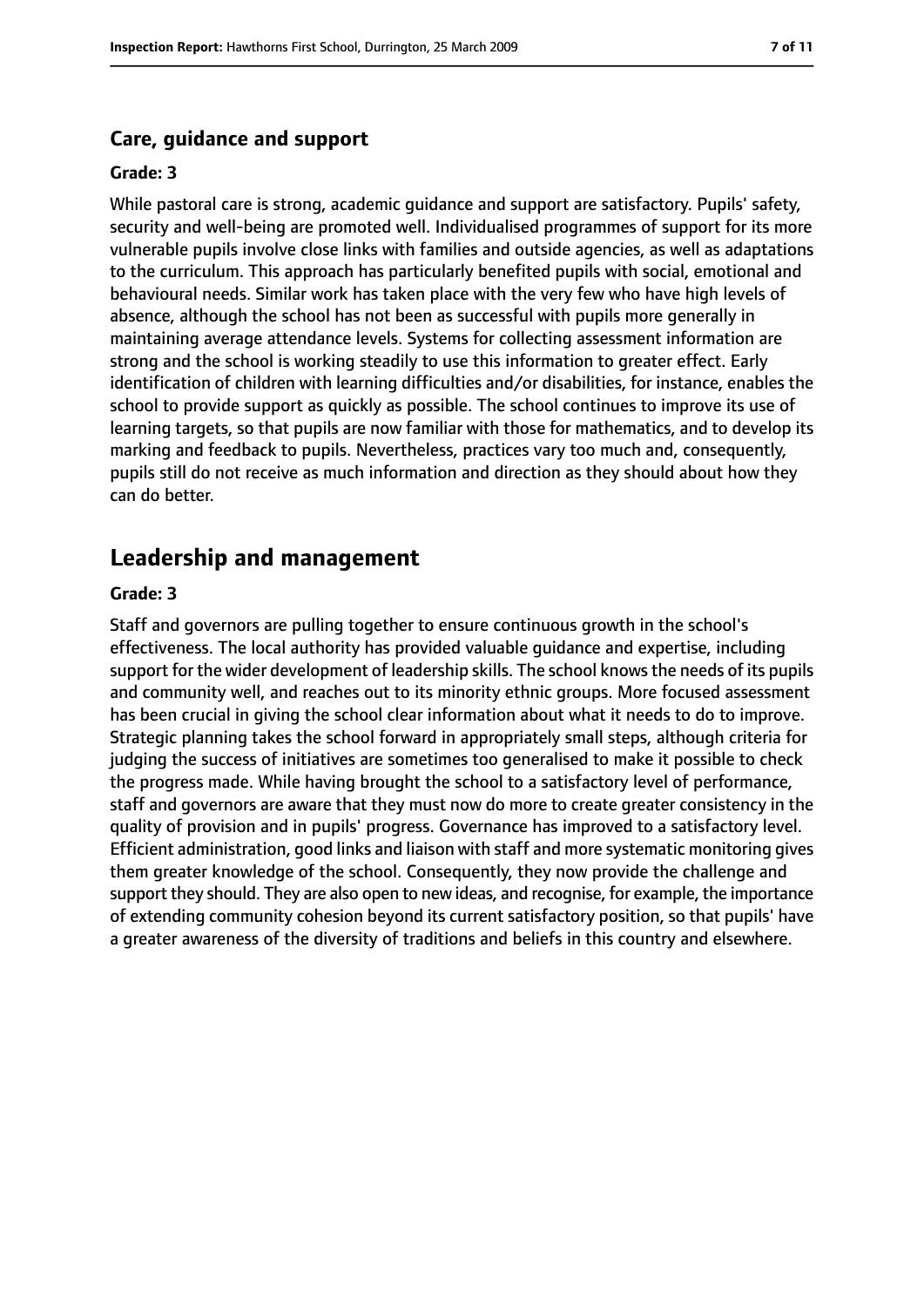**Any complaints about the inspection or the report should be made following the procedures set out in the guidance 'Complaints about school inspection', which is available from Ofsted's website: www.ofsted.gov.uk.**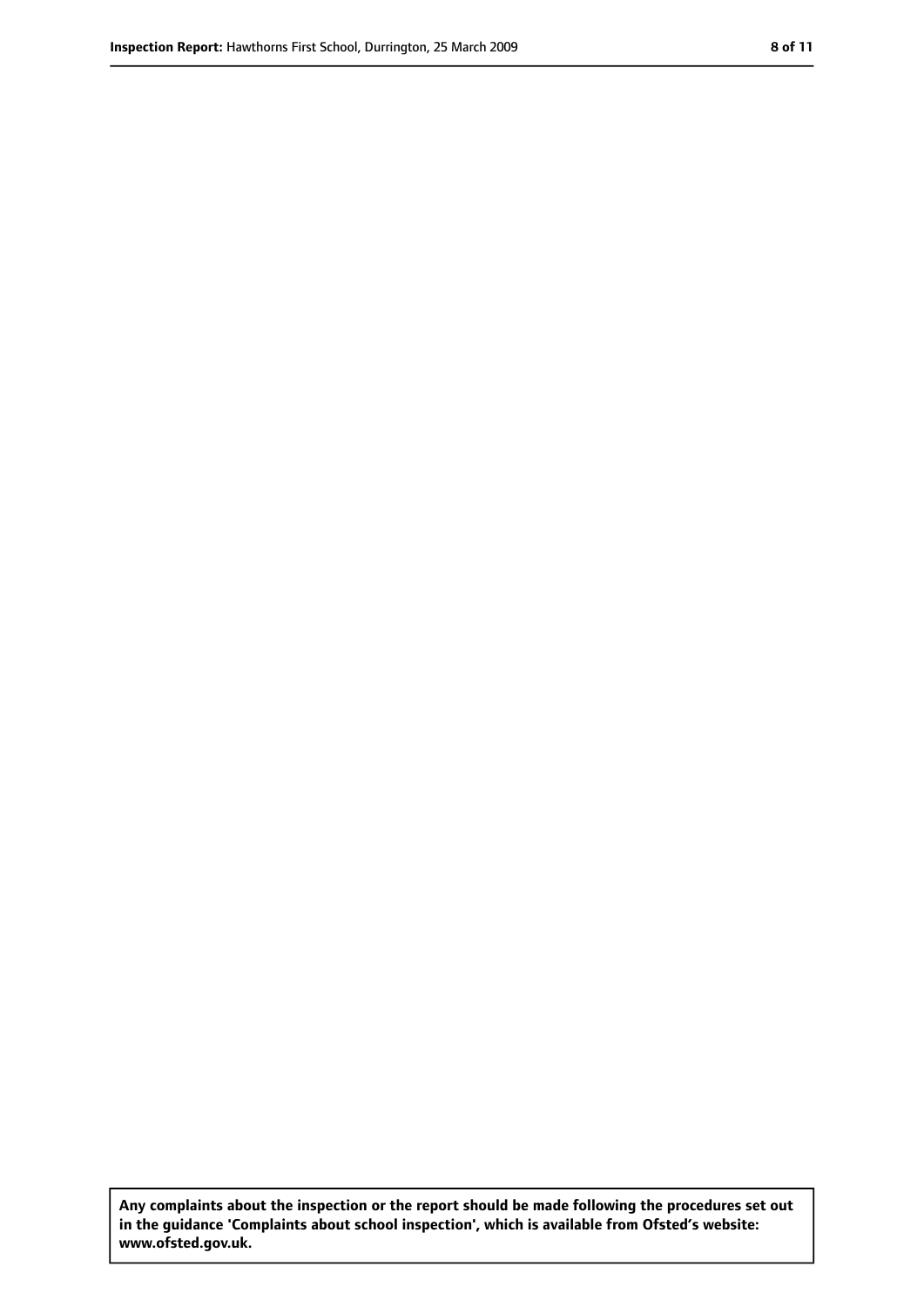# **Inspection judgements**

| Key to judgements: grade 1 is outstanding, grade 2 good, grade 3 satisfactory, and | School  |
|------------------------------------------------------------------------------------|---------|
| arade 4 inadequate                                                                 | Overall |

## **Overall effectiveness**

| How effective, efficient and inclusive is the provision of<br>education, integrated care and any extended services in meeting the<br>needs of learners? |     |
|---------------------------------------------------------------------------------------------------------------------------------------------------------|-----|
| Effective steps have been taken to promote improvement since the last<br>inspection                                                                     | Yes |
| How well does the school work in partnership with others to promote learners'<br>well being?                                                            |     |
| The capacity to make any necessary improvements                                                                                                         |     |

# **Effectiveness of the Early Years Foundation Stage**

| How effective is the provision in meeting the needs of children in the<br>l EYFS?              |  |
|------------------------------------------------------------------------------------------------|--|
| How well do children in the EYFS achieve?                                                      |  |
| How good are the overall personal development and well-being of the children<br>I in the EYFS? |  |
| How effectively are children in the EYFS helped to learn and develop?                          |  |
| How effectively is the welfare of children in the EYFS promoted?                               |  |
| How effectively is provision in the EYFS led and managed?                                      |  |

## **Achievement and standards**

| How well do learners achieve?                                                                               |  |
|-------------------------------------------------------------------------------------------------------------|--|
| The standards <sup>1</sup> reached by learners                                                              |  |
| How well learners make progress, taking account of any significant variations<br>between groups of learners |  |
| How well learners with learning difficulties and/or disabilities make progress                              |  |

# **Annex A**

<sup>&</sup>lt;sup>1</sup>Grade 1 - Exceptionally and consistently high; Grade 2 - Generally above average with none significantly below average; Grade 3 - Broadly average to below average; Grade 4 - Exceptionally low.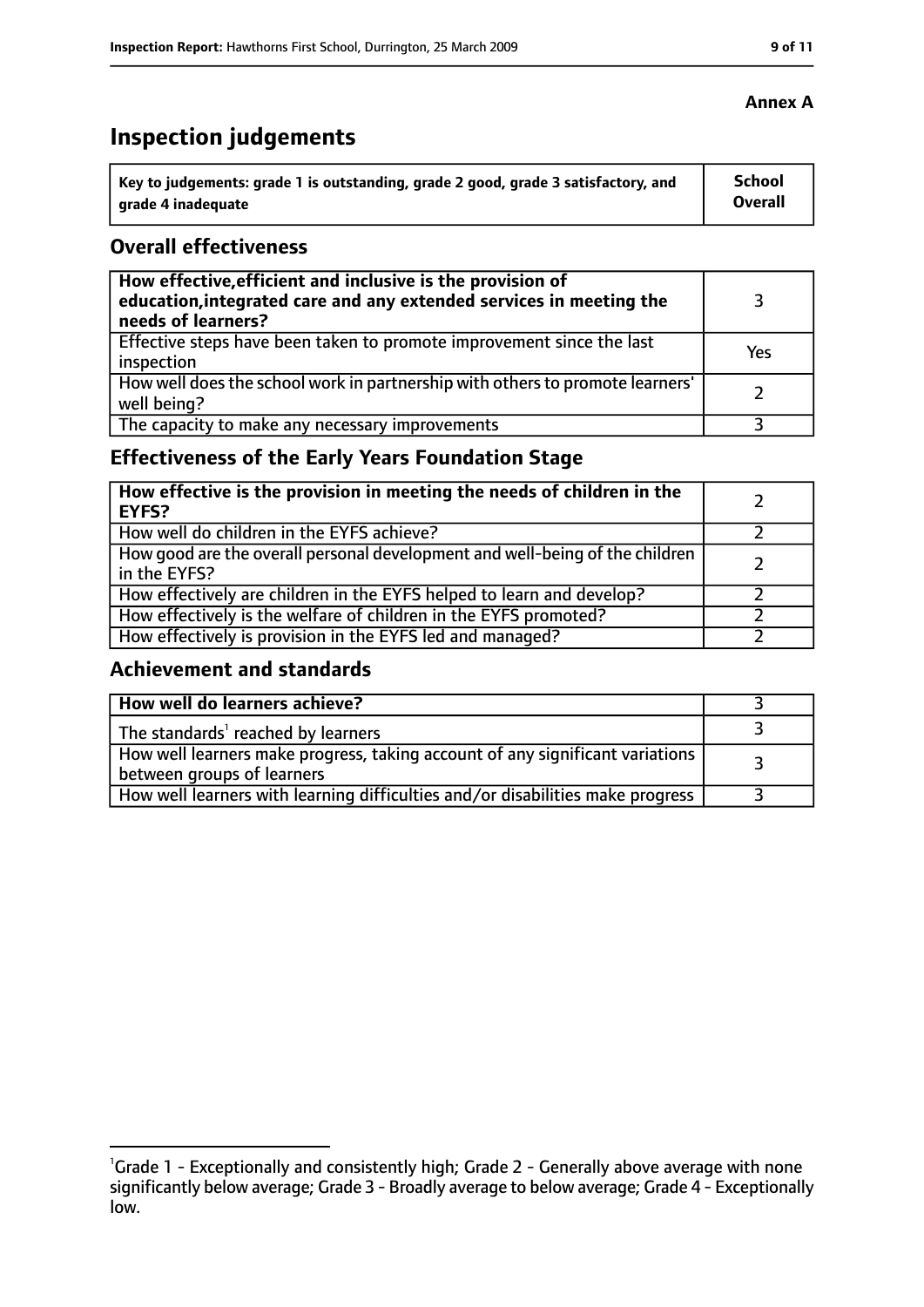# **Personal development and well-being**

| How good are the overall personal development and well-being of the<br>learners?                                 |  |
|------------------------------------------------------------------------------------------------------------------|--|
| The extent of learners' spiritual, moral, social and cultural development                                        |  |
| The extent to which learners adopt healthy lifestyles                                                            |  |
| The extent to which learners adopt safe practices                                                                |  |
| The extent to which learners enjoy their education                                                               |  |
| The attendance of learners                                                                                       |  |
| The behaviour of learners                                                                                        |  |
| The extent to which learners make a positive contribution to the community                                       |  |
| How well learners develop workplace and other skills that will contribute to<br>their future economic well-being |  |

# **The quality of provision**

| How effective are teaching and learning in meeting the full range of<br>learners' needs?                |  |
|---------------------------------------------------------------------------------------------------------|--|
| How well do the curriculum and other activities meet the range of needs and<br>  interests of learners? |  |
| How well are learners cared for, quided and supported?                                                  |  |

# **Leadership and management**

| How effective are leadership and management in raising achievement<br>and supporting all learners?                                              |     |
|-------------------------------------------------------------------------------------------------------------------------------------------------|-----|
| How effectively leaders and managers at all levels set clear direction leading<br>to improvement and promote high quality of care and education |     |
| How effectively leaders and managers use challenging targets to raise standards                                                                 |     |
| The effectiveness of the school's self-evaluation                                                                                               | 3   |
| How well equality of opportunity is promoted and discrimination eliminated                                                                      | 3   |
| How well does the school contribute to community cohesion?                                                                                      | 3   |
| How effectively and efficiently resources, including staff, are deployed to<br>achieve value for money                                          | 3   |
| The extent to which governors and other supervisory boards discharge their<br>responsibilities                                                  |     |
| Do procedures for safequarding learners meet current government<br>requirements?                                                                | Yes |
| Does this school require special measures?                                                                                                      | No  |
| Does this school require a notice to improve?                                                                                                   | No  |